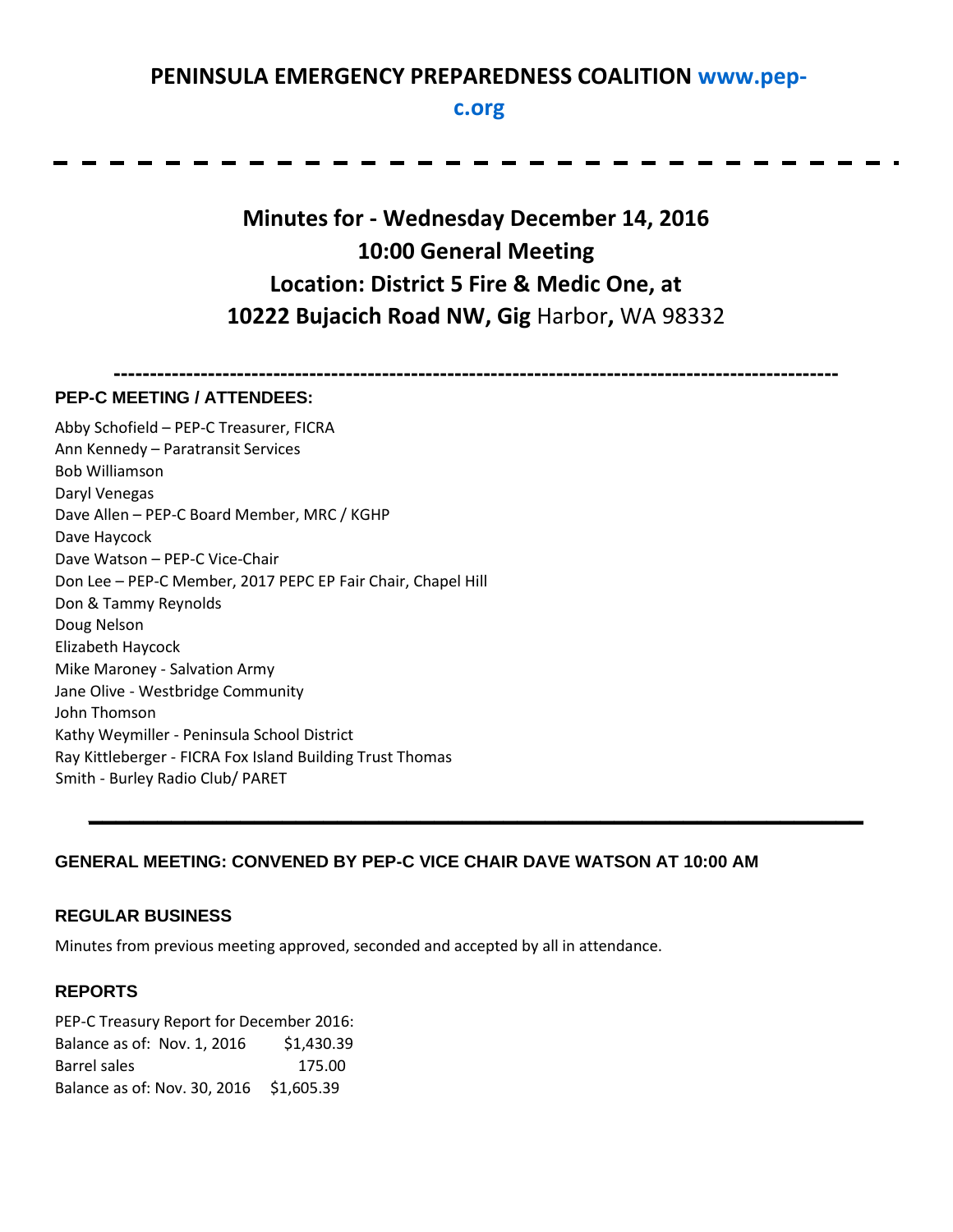# **TRAINING OPPORTUNITIES**

A number of classes that are scheduled for the near future were presented. Details will be posted on the PEP-C Facebook page [\(www.facebook.com/PEPCGigHarbor](http://www.facebook.com/PEPCGigHarbor) ) or you can get more information from the contact person listed below. 1

- Disaster First Aid January 28th at Chapel Hill Church for more details contact Jane Olive (nvjane@earthlink.net)
- First aid/CPR -2 classes taught at KP Lutheran Church by Mike Maroney (for details, contact Mike at 253- 8201020, maroney@montana.com)
- Basic CERT on Fox Island. Contact Abby Schofield (253-303-0141, aschfield@yahoo.com)
- Basic CERT in Kitsap County Contact Mike Maroney (253-820-1020, maroney@montana.com)
- Entry Level HAM Radio classes will meet once a week at the Gig Harbor Four Square Church, on Thursday evenings, from 6:30pm - 8:30pm for 10 weeks, starting January 12. Details and sign up at [www.harborworship.com/hamradio](http://www.harborworship.com/hamradio)

# **TRAINING COMMITTEE:**

Nominations and volunteers were called for to form the Training Committee for both the general public and the membership of PEP-C. The following are on the committee:

- Ann Kennedy
- Don Lee
- David & Elizabeth Haycock
- Jane Olive
- Mike Maroney

# **ADVERTISING:**

Thomas Smith has secured the display area of the Gig Harbor Library for the months of April & Sept. and will mount preparedness displays

# **SUPPORT OF LOCAL SCHOOLS**

Dave Watson suggested that we take on a role in support of the local schools and local school district. There was discussion about how we might do this.

- Kathy Weymiller suggested classes be considered for a group of young families who meet at Peninsula School District on a regular basis.
- John Thomson reviewed the Federal mandates for schools in the area of emergency/disaster planning. Perhaps we can be of assistance in carrying out this planning and exercise.
- Kathy Weymiller reminded us that we could send preparedness information to each school child's home via backpack.

#### **REPORTS FROM MEMBERS**

A 'Show & Tell' session took place, with members demonstrating how they have prepared for emergencies in our own homes.

**\_\_\_\_\_\_\_\_\_\_\_\_\_\_\_\_\_\_\_\_\_\_\_\_\_\_\_\_\_\_\_\_\_\_\_\_\_\_\_\_\_\_\_\_\_\_\_\_\_\_\_\_\_\_\_\_**

#### **MEETING ADJOURNED AT 11:13 AM**

**Next Meeting: January 11, 2017 General Meeting: 10:00 a.m.**